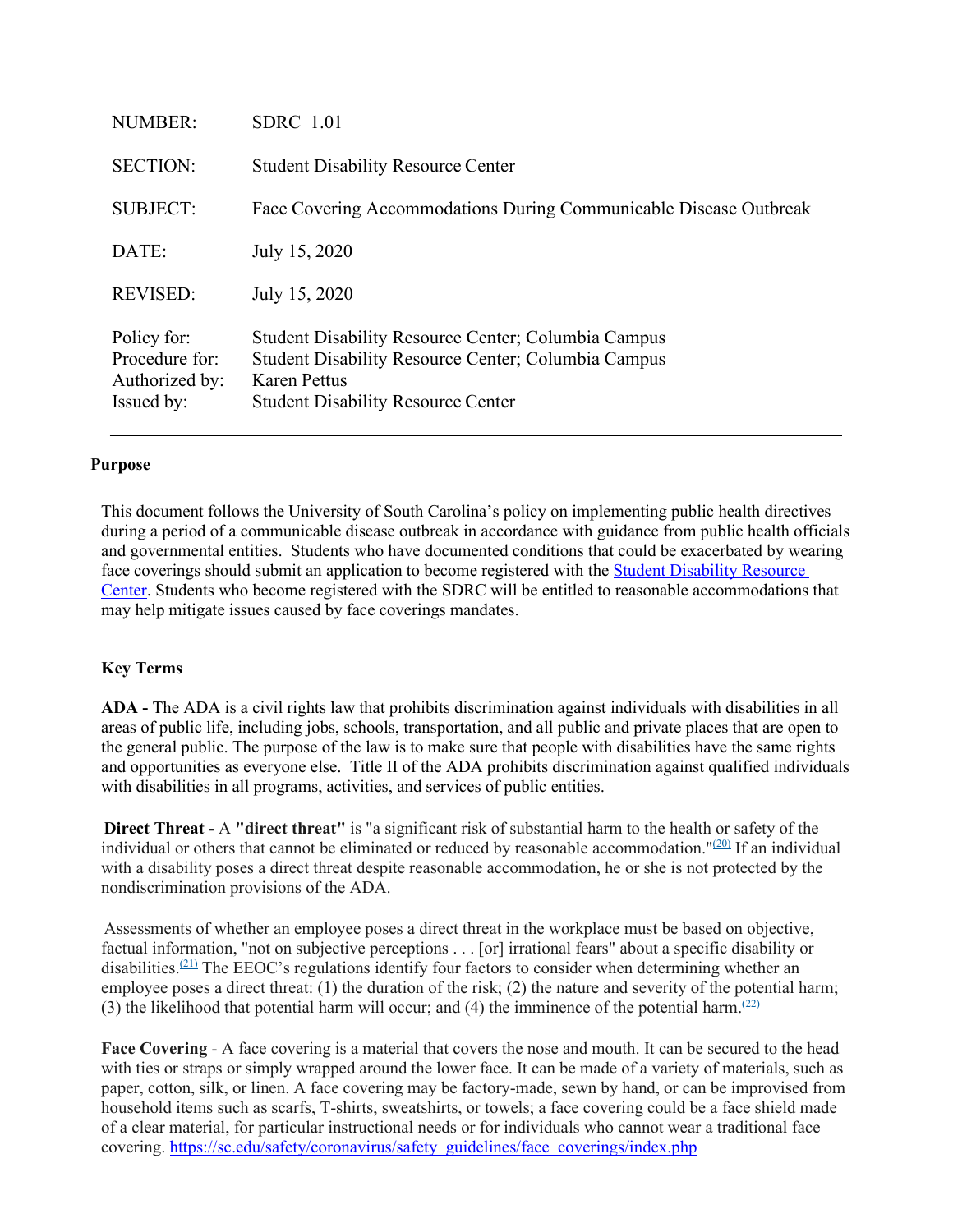# **Policy**

In order to protect the health, safety and welfare of our faculty, staff and students, the USC institutions rely upon guidance from the Centers for Disease Control and Prevention (CDC), the SC Department of Health and Environmental Control (DHEC), and public health and medical professionals in making decisions about campus response to a communicable disease outbreak. Enacting public health mandates for students, faculty, and staff is also influenced by federal, state and municipal government directives (for example, the governor declaring a state of emergency or the mayor issuing specific mandates on citizen behavior modification). The duration of public health mandate enforcement by the university will vary based on the duration of the communicable disease itself, guidance from governmental and medical organizations, and the status of active cases in the area.

*UNIV 3.04* <http://www.sc.edu/policies/ppm/univ304.pdf>

**Based on guidance of the CDC and public health authorities as of March 2020, the COVID-19 pandemic meets the direct threat standard. The CDC and public health authorities have acknowledged community spread of COVID-19 in the United States and have issued precautions to slow the spread, such as significant restrictions on public gatherings. In addition, numerous state and local authorities have issued closure orders for businesses, entertainment and sport venues, and schools in order to avoid bringing people together in close quarters due to the risk of contagion. These facts manifestly support a finding that a significant risk of substantial harm would be posed by having someone with COVID-19, or symptoms of it, present in the workplace at the current time. At such time as the CDC and state/local public health authorities revise their assessment of the spread and severity of COVID-19, that could affect whether a direct threat still exists.**

<https://www.eeoc.gov/laws/guidance/pandemic-preparedness-workplace-and-americans-disabilities-act> March 21, 2020

The ADA and Rehabilitation Act, continue to apply during the time of the COVID-19 pandemic, but they do not interfere with or prevent employers from following the [guidelines and suggestions made by](https://www.cdc.gov/coronavirus/2019-ncov/community/index.html)  [the CDC or state/local public health authorities](https://www.cdc.gov/coronavirus/2019-ncov/community/index.html) about steps employers should take regarding COVID-19.

# **SDRC Registration Process**

- 1. Students must initiate the registration process
	- a. Complete the AIM application [https://shasta.accessiblelearning.com/s-](https://shasta.accessiblelearning.com/s-SC/ApplicationStudent.aspx)[SC/ApplicationStudent.aspx](https://shasta.accessiblelearning.com/s-SC/ApplicationStudent.aspx)
	- b. Submit sufficient and acceptable documentation for health or mental health disability (as outlined in the SDRC documentation guidelines)
- 2. Review Process
	- a. Student Files are reviewed on a first-come-first-serve basis
		- i. Student Files are reviewed as quickly as possible, but this is impacted by busy peak points throughout the semester can be 3-4 weeks at the beginning of the semester
	- b. Student Files are assigned to a coordinator for review once the student has submitted an application AND documentation
	- c. Coordinator will review file
		- i. A coordinator is unable to review a file if a student does not have an application or has not submitted documentation
			- 1. Student is notified via email to submit the missing information (either documentation or application)
		- ii. If documentation is insufficient, student will receive an email to send in more documentation
			- 1. Review process stops until sufficient documentation is received
	- d. Coordinator will complete a *Face Covering Accommodation Review* form for all students requesting a face covering accommodation (see below)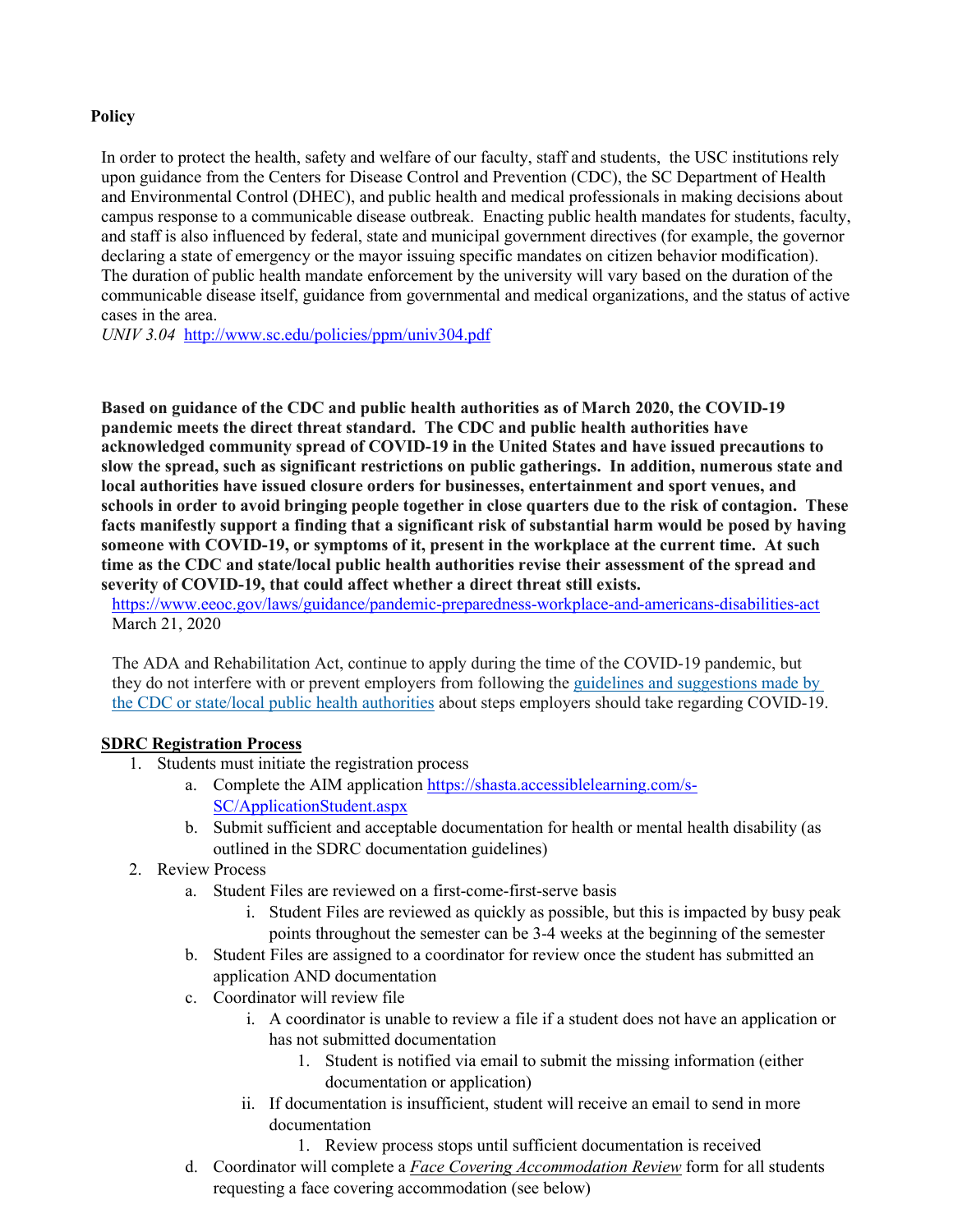- e. Face covering determinations will be reviewed by at least 2 coordinators
- f. Review process complete student is notified, via email, to schedule an orientation meeting with their Coordinator to finalize registration
- 3. Finalize Registration
	- a. Once notified, the student must contact the SDRC to schedule an orientation appointment
		- i. If student does not meet with their Coordinator, they are not registered and will not receive accommodations
	- b. During orientation appointment
		- i. Coordinator gathers history of student and diagnosis (i.e. how long have they been diagnosed, how are they impacted, treatment plan, connection to resources, etc.)
		- ii. Coordinator and student discuss how the disability will impact the student in academic settings, student life activities, residence hall, internships and other campus sponsored programs
		- iii. Coordinator and student review supported accommodations and make adjustments as appropriate to these during the appointment
		- iv. Coordinator will explain each accommodation and how student notifies the office through AIM of their desire to use accommodations in each class or setting moving forward
		- v. Student will complete SDRC e-forms
		- vi. Coordinator will show student how to use AIM system to include how to send faculty notification letter. Students will be required to wear the face covering until the registration process is complete and the FNL has been sent to each faculty.
		- vii. Student will receive an orientation folder (either paper or electronic) with information, resources, and a copy of their accommodations letter

# **4. Acceptable Accommodations**

- a. Student may choose to wear an alternative face covering such as a face shield, bandana, or other pre-approved covering. The SDRC has face shields available for students who have a condition that makes wearing a cloth face covering difficult
- b. Students may leave the classroom to remove the face covering for brief periods of time if appropriately distanced from others. Student would need to wear the approved face covering in hallways, during class change and in places where 6 feet distancing is possible
- c. If the student cannot manage an acceptable form of face covering, the student will need to change to an online class until such time as the student can manage to wear the face covering for the duration of the class.
- d. Students may utilize early registration during the registration time period in spring and fall semester in order to select classes that are offered in larger rooms where appropriate distancing is acceptable or at times where the class size is smaller, depending on student needs.
- e. SDRC staff will work with incoming students and their academic advisor during the summer to help identify courses that may best meet their needs. Students are encouraged to register with the office as soon as possible as the SDRC is not able to approve an override into a class that is full or that the student is not otherwise qualified to register in, such as a class for majors only if the student is not in that major.